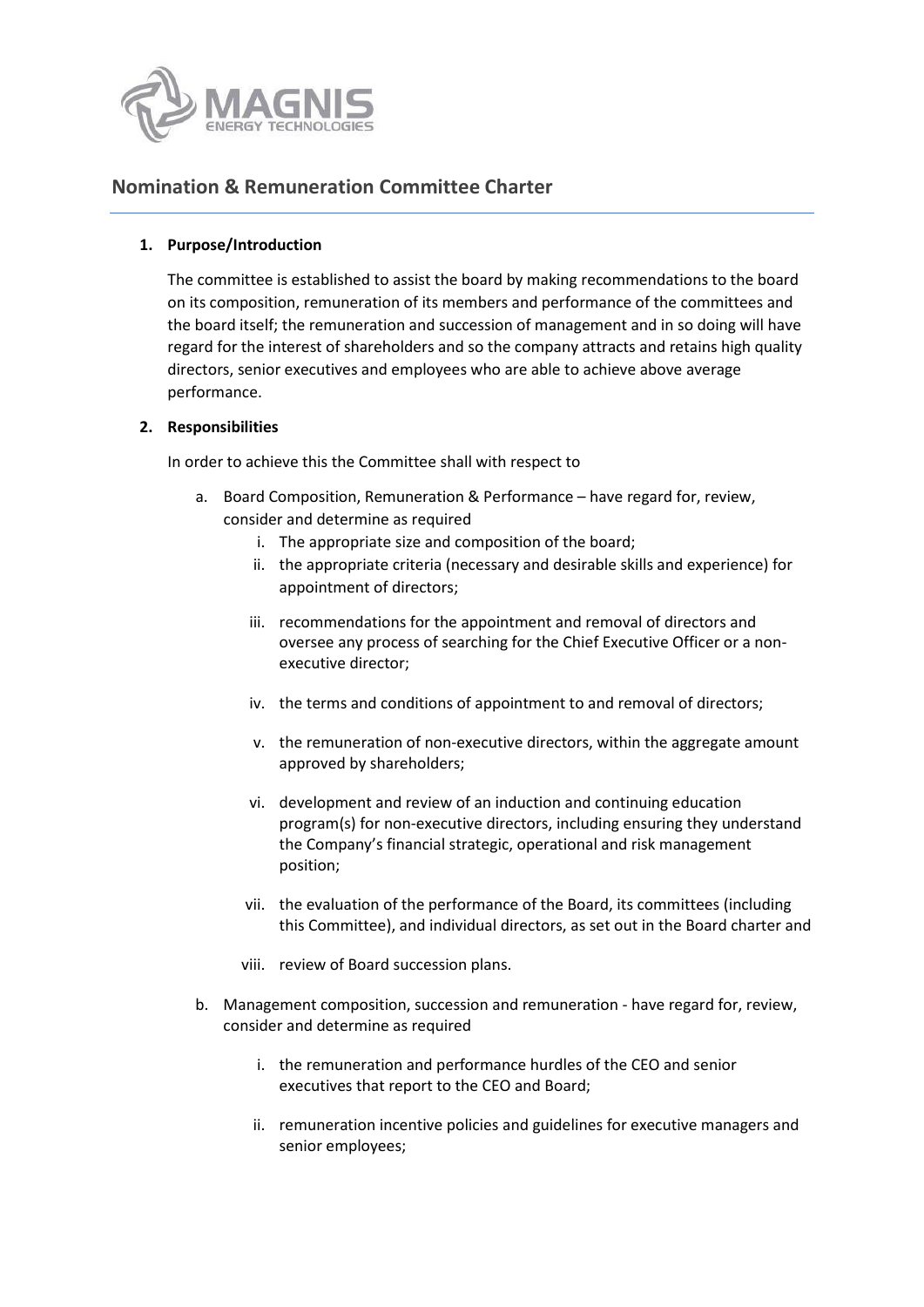

## **Nomination & Remuneration Committee Charter**

- iii. superannuation arrangements;
- iv. guidelines for employee share acquisition plans (including performance rights and options etc);
- v. recruitment, retention and termination policies and procedures for senior management;
- vi. guidelines for management development;
- vii. review of management succession and development plans; and
- viii. to perform any other tasks referred to the committee by the Board or the Executive Chairman.
- c. Making any recommendation to the board the Committee will have regard to ensure that
	- i. there is a clear relationship between performance of key executives and their remuneration;
	- ii. remuneration of the board and management is fair and equitable and managed within an appropriate framework; and
	- iii. no individual executive or board member is solely responsible for setting their own remuneration.

### **3. Membership/Composition**

The membership of the committee consists of:

- the chair, who will be an independent non-executive director; and
- at least two other non-executive directors.
- The executive chairman and the CEO/Managing director (if one is appointed) will be ex officio members of the committee and involved with all matters in relation to a & b above except those directly relating to his/her own appointment, review and remuneration.

### **4. Meetings**

There should be a minimum of three meeting per annum. The quorum of the committee will be two members and the company secretary shall act as secretary to the committee.

the secretary will convene meetings of the committee at the direction of the Board or the request of the Committee Chair;